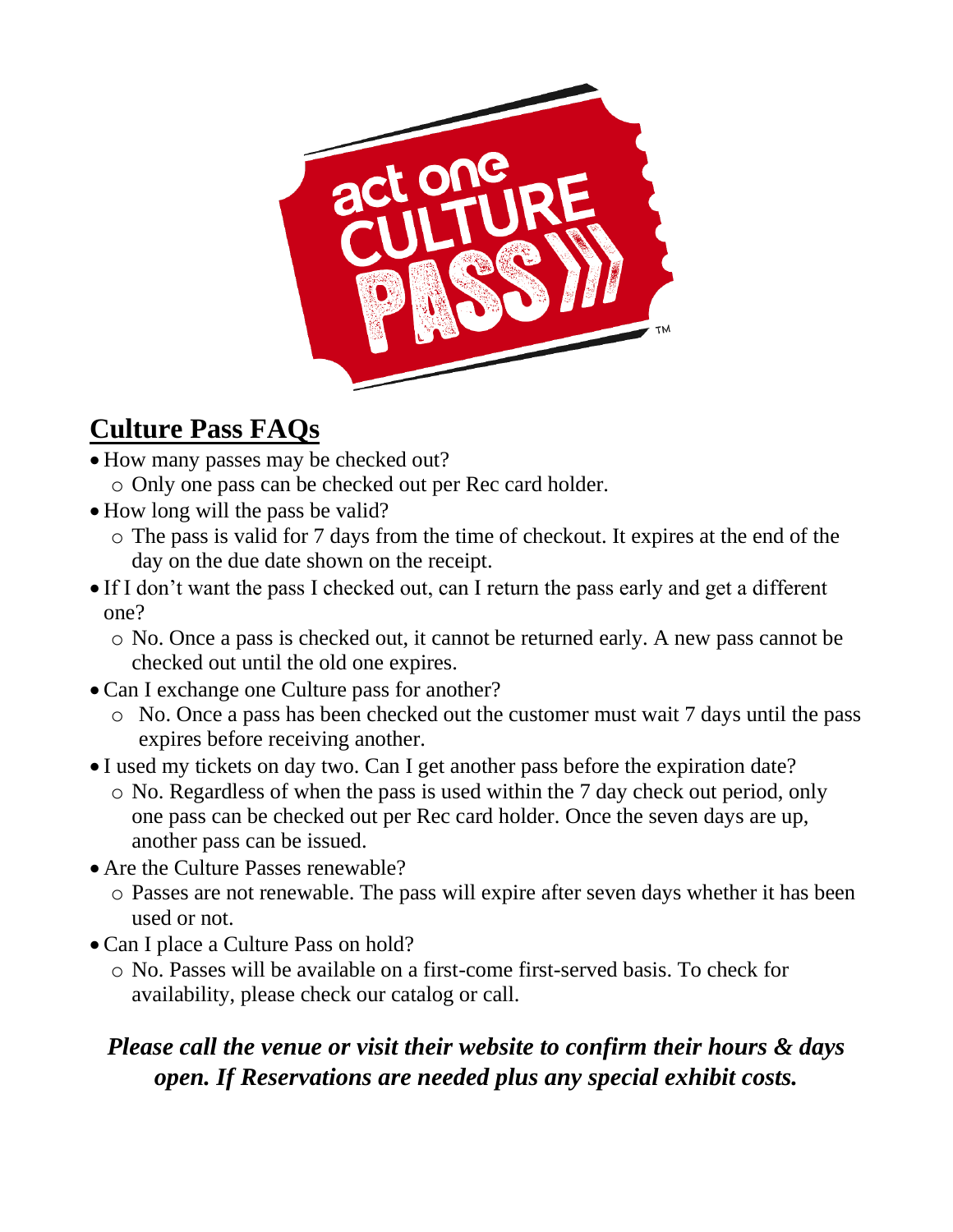# **Participating locations**

View a Google map of all [locations](https://www.google.com/maps/d/u/0/viewer?mid=1VC8WqpcH3Gd1txEVvBzLrLFlmOy2Ct44&ll=33.77161497304537%2C-111.20406281960825&z=9) here.

- [Arcosanti](https://www.arcosanti.org/) Cordes Junction
- Arizona Sonora Desert [Museum](https://www.desertmuseum.org/)
- Cave Creek [Museum](https://cavecreekmuseum.org/)
- Desert [Botanical](https://dbg.org/) Garden
- [Desert Caballeros Western Museum](https://westernmuseum.org/)
- Heard [Museum](https://heard.org/)
- Phoenix Art [Museum](https://phxart.org/)
- Pueblo Grande [Museum](https://www.phoenix.gov/parks/arts-culture-history/pueblo-grande)
- [Reid](https://reidparkzoo.org/) Park Zoo
- Scottsdale Museum of [Contemporary](https://smoca.org/) Art
- Sedona Heritage [Museum](https://sedonamuseum.org/)
- [Superstition](https://superstitionmountainmuseum.org/) Mountain Museum
- [University](https://artmuseum.arizona.edu/) of Arizona Museum of Art

To learn more about the Act One Culture Pass program, please visit their [website.](https://act1az.org/culture-pass/)

In the future, if you happen to use the Act One Culture Pass program to visit any of their locations, please come back to this page and leave your feedback by taking this [survey.](https://www.surveymonkey.com/r/culturepass)

## Free Admission Museums in the Valley

The following list of museums are not part of the Culture Pass Program but have regular free admission days or are always free. Check their website or call to check on dates and times they are open.

[Arizona Capitol Museum](https://azlibrary.gov/azcm) (Phoenix)

[Arizona Military Museum](https://dema.az.gov/army-national-guard/papago-park/arizona-military-museum) (Phoenix)

[Arizona Railway Museum](http://www.azrymuseum.org/) (Chandler)